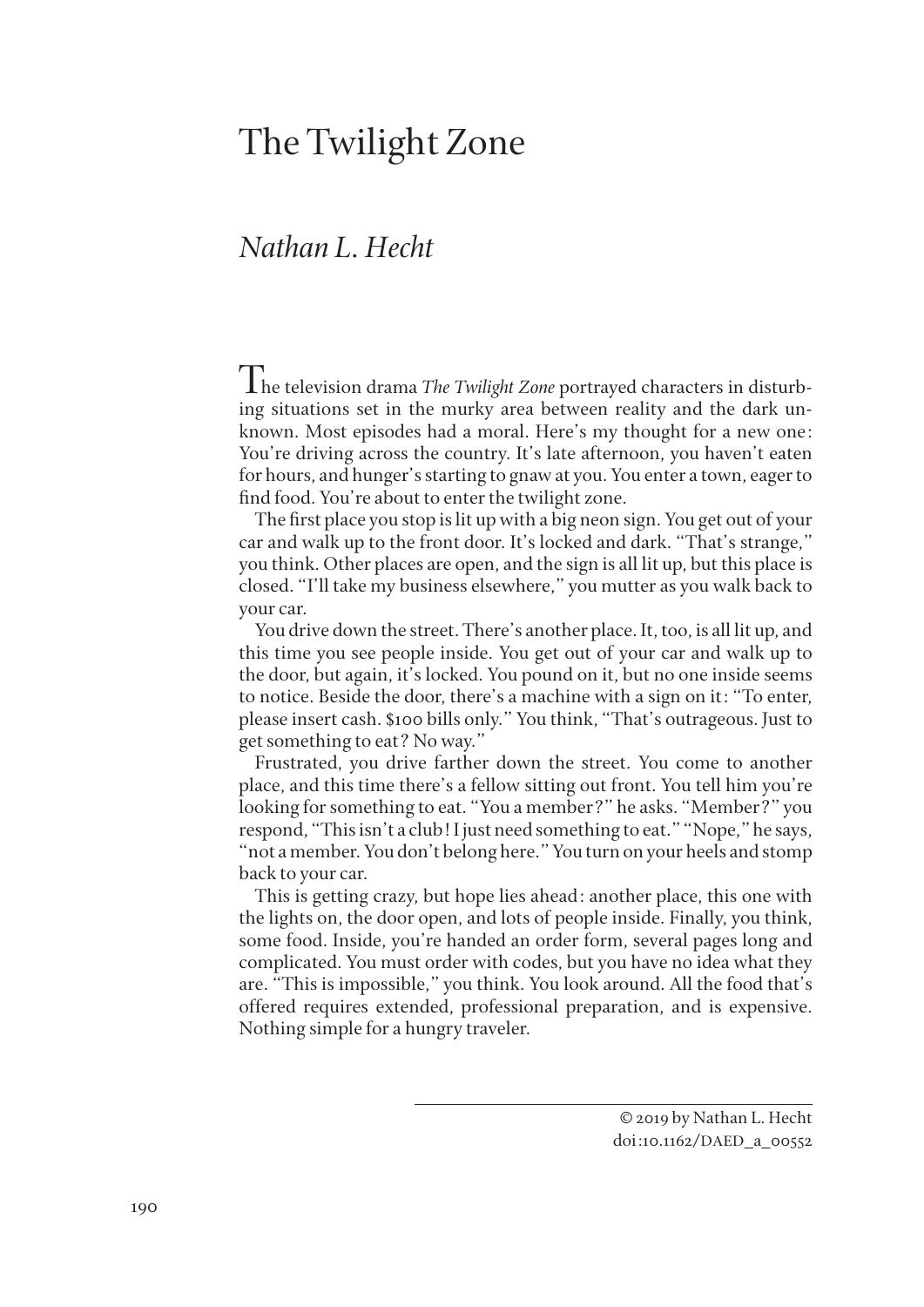*Nathan L. Hecht*

Despairing, you wander out, and a voice behind you says, "Have a nice day. Come back any time." What kind of town has nothing for an ordinary person to eat? You trudge to your car. Dusk is falling. You're in the twilight zone.

 $\Gamma$ ood is important. So is justice. But for many, justice seems as far out of reach as food for my traveler. The signs out front are all lit up. The American commitment to the rule of law is fabled. When I was a trial judge, I told jurors as each case began: "You are privileged to be a part of the best system of justice not just in the world, but in the history of the world." Most were proud to serve. But when people need the system to serve *them*, in far too many instances, it can seem beyond reach.

America's claims about the nation's justice system are lofty. James Madison famously wrote in Federalist No. 51: "Justice is the end of government. It is the end of civil society. It ever has been and ever will be pursued until it be obtained, or until liberty be lost in the pursuit."<sup>1</sup> His collaborator, Alexander Hamilton, is said to have called justice "the first duty of society." Yet in poll after poll, Americans report that the justice system is too expensive, too hard to navigate, too far removed from real people, as closed as if the doors were locked. Across the country, millions of people try to represent themselves in court. Abraham Lincoln had it right: "He who represents himself has a fool for a client." But for many, there is no other choice.

And far too many Americans have no idea they need the justice system. They have no way to recognize legal problems when they arise. They don't know they're "hungry." Most distressing of all, many Americans' view is that the justice system–like the government in general–is simply not "theirs."

Much work is being done to improve access to justice. Lawyers, in a proud tradition of their profession, represent needy clients without charge–*pro bono publico*–for the *public* good. The Texas Bar Association estimated that lawyers in the state, where I am a judge, donate more than two million hours annually, conservatively worth half a billion dollars. Legal aid provides basic civil legal services free of cost to the poor and economically struggling: that is, people whose income is usually no more than 125 percent of the federal poverty guidelines (in 2018, \$15,175 for a single person). Funding comes from Congress through the federal Legal Services Corporation, sometimes from state appropriations and other public sources, and sometimes from bar associations and private contributions.

Legal aid, like pro bono legal services, is not an entitlement. It's not welfare. It's simply good government. This is an American idea, not a liberal one or a conservative one. As a judge sometimes identified as a conservative, I support improved access to justice because I am convinced this nation is strongest when its basic institutions fulfill their missions and, as a judge, I feel a special responsibility to help legal institutions fulfill theirs.